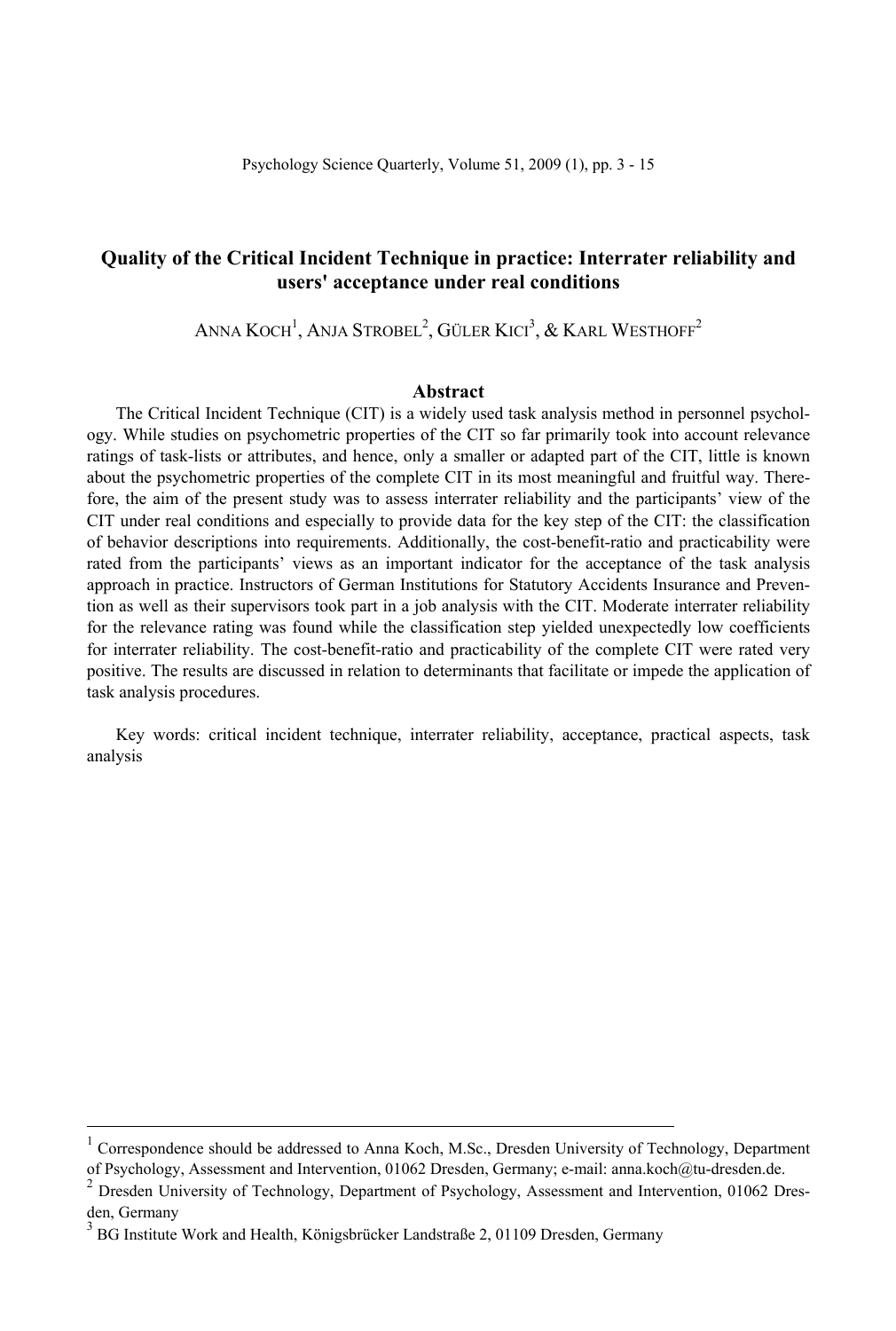## **Introduction**

The Critical Incident Technique (CIT, Flanagan, 1954) is a widely used task analysis method in personnel psychology (cf. Anderson & Wilson, 1997). The CIT consists of "a set of procedures for collecting direct observations of human behavior in such a way as to facilitate their potential usefulness in solving practical problems and developing broad psychological principles (Flanagan, 1954, p. 327)". These direct observations, or incidents, are called Critical Incidents (CI), because they are critical in the sense that they describe (a) crucial situational demands in a given job and (b) behaviors in these situations which discriminate between successful and less successful job performance. The main steps of the CIT *sensu* Flanagan (1954) are: (1) gathering CI by interviewing or observing subject-matter experts, (2) rating the relevance of these CI, and (3) classifying these CI into job requirements.

Thus, the CIT provides a valuable basis for the development of selection interviews such as the Situational Interview (Latham, Saari, Pursell, & Campion, 1980), the Behavior Description Interview (Janz, Hellervik, & Gilmore, 1986), or the Multimodal Employment Interview (Schuler, 1992) as well as for the construction of Assessment Center (AC) tasks or standardized assessment tests as Situational Judgement Tests (McDaniel & Nguyen, 2001). Moreover, the CIT has also been applied in various areas beyond the field of personnel psychology, e.g. to determine reasons for success and failure of university students (Schmelzer, Schmelzer, Figler, & Brozo, 1987) or to analyze aspects of service quality (cf. Gremler, 2004).

As the CIT is an only partially structured procedure for collecting qualitative data and can be adapted to specific application demands (Anderson & Wilson 1997; Chell, 1998; Gremler, 2004), its psychometric properties as well as its economic and practical aspects largely depend on these specific demands and need to be re-determined in each new field of application. This lack of possible generalization from one finding to another in a different field (Gremler, 2004) has prompted the development of standardized task analysis procedures, e.g. requirement lists (see Lievens, Sanchez, & De Corte, 2004; Morgeson, Delaney-Klinger, Mayfield, Ferrara, & Campion, 2004), where a partial sample of job holders or experts is asked for CI which then are used to develop job analysis questionnaires.

This approach considerably differs from the CIT in its original form, because the main advantage of the CIT – getting differentiated behavior-related explanations for each requirement and using them to build up e.g. interview guides or AC tasks – is lost by quasi moving backwards to lists. Nevertheless, the majority of studies in this field examined the psychometric properties (primarily the interrater reliability) and practical aspects of job- /task-lists based on a CIT-derived approach to identify work attributes (see Dierdorff & Wilson, 2003; Voskuijl & van Sliedregt, 2002), whereas only a few studies analyzed the CIT in its original and elaborated form (Andersson & Nielsson, 1964; Gremler, 2004; Ronan & Latham, 1974).

Studies of the first group analyze the interrater reliability of the job/task-lists and possible determinants of interrater reliability of job analysis. There are two recent meta-analyses giving a review of diverse studies on the reliability of these ratings (Dierdorff & Wilson, 2003; Voskuijl & van Sliedregt, 2002). Over all studies included in their meta-analysis, Voskuijl and van Sliedregt (2003) reported a high mean interrater reliability (for the rating of tasks, behavior, attributes, or other job dimensions) of  $r = .56$  (Pearson's  $r$ , unweighted) and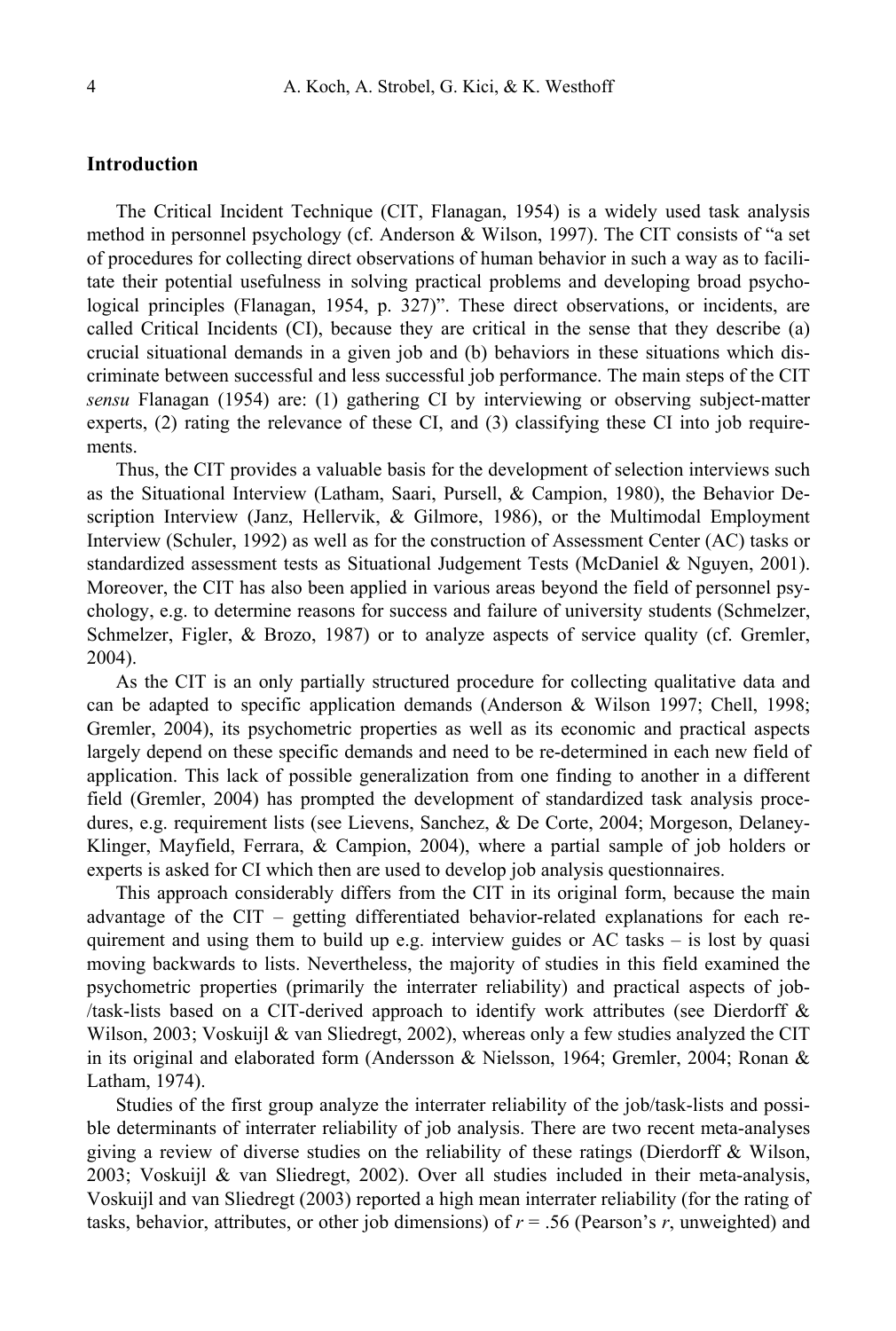$r_w$  = .59 (Pearson's  $r$ , weighted by the number of jobs that were analyzed). Dierdorff and Wilson (2003) reported a high mean interrater reliability for relevance ratings of tasks over all studies of  $r = .77$  (Spearman-Brown-corrected, sample-size weighted).

In contrast to these comprehensive results for standardized CIT-based ratings, the studies of the second group examining the original CIT *sensu* Flanagan are sparse and fragmentary. Systematic results only can be found in elder studies, namely Andersson and Nielsson (1964) and Ronan and Latham (1974). They systematically analyzed interrater reliability of the CIT. For relevance, rated by a questionnaire (six-point scale), moderate correlations between  $r =$ .27 and .42 were found, depending on the subgroup examined (Andersson & Nielsson, 1964). A high average rank correlation of *rs* = .83 was found for the classification of CI into predefined requirements in workshops of two persons (Andersson & Nielsson, 1964). Ronan and Latham (1974) found a high 79 % concordance between three independent raters. However, these authors rearranged the steps of the CIT compared to Flanagan (1954), and in contrast to Flanagan's approach, the relevance rating was performed at the end of the studies, only considering the rating of the categories and subcategories, not the rating of the CI itself (Andersson & Nielsson, 1964; Flanagan, 1954).

Hence, apart from neglecting the rating of the CI itself, the meta-analyses only considered relevance ratings, that is, only the second of Flanagan's three steps of the CIT – i.e.  $(1)$ gathering, (2) relevance rating, and (3) classifying of CI (Flanagan,  $1954$ ) – a pattern which can be also found in studies of applied economics (Gremler, 2004). Not surprisingly, Gremler (2004) concludes that there is a lack of empirical studies analyzing the original CIT. This conclusion mainly refers to studies of step 3 (classifying CI) according to Flanagan's approach rather not to step 1 (gathering CI) because the basis for this step are diverse and broad descriptions of job situations and job behavior.

Taken together, despite of decades of CIT research, evidence is still missing regarding the interrater reliability of the CIT in its comprehensive original form (Gremler, 2004; Schuler, 2002). Nevertheless, due to the promising results of the available studies we expected moderate to high concordance for step 2 and 3 of the CIT in its comprehensive original form, too.

The interrater reliability of step 3 (classifying CI) still remains to be determined. Additionally, as Gremler (2004) pointed out, even the available evidence on the interrater reliability of step 2 (relevance rating) of the CIT is difficult to compare between studies, as different methodologies have been used or have not been adequately described at all. Hence, the primary objective of the present study was to obtain clearly defined interrater reliability coefficients for the crucial steps of the CIT as described by recognized experts in the field (Anderson & Wilson, 1997). In addition, we were interested in the perceived cost-benefit-ratio and practicability of the CIT, because they are important determinants of acceptance of a selection method by practitioners (Klingner & Schuler, 2004; Schuler, Hell, Trapmann, Schaar, & Boramir, 2007; Terpstra & Rozell, 1997). The basis for analyzing the perceived quality of selection procedures is the concept of social validity which includes all determinants that make a selection process a fair and acceptable social situation (Schuler, 1993). This definition includes also task analysis as the main basis for all forms of selection procedures. The perceived cost-benefit-ratio and practicability as components of social validity, together with the main psychometric properties, are important indicators for the quality of task analysis methods like the CIT, and also for its success in application to become used within companies and organizations (Carson, Becker, & Henderson, 1998; Klingner & Schuler, 2004).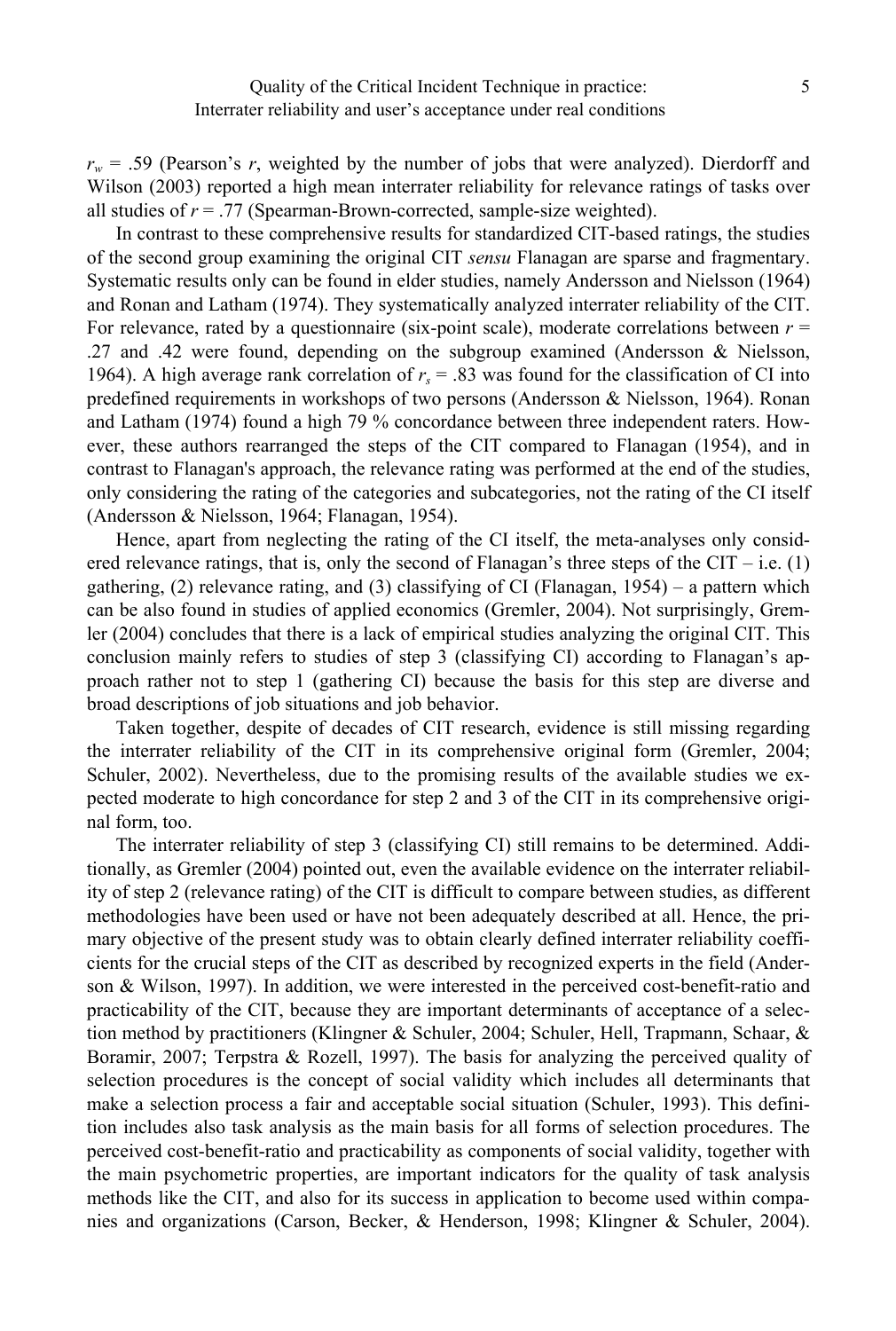Despite the fact that the CIT is currently a widely accepted task analysis method, only 5 % of German companies (Stephan & Westhoff, 2002) and 0 % of a German, Austrian and Swiss sample (Krause  $\&$  Gebert, 2003) actually use it for task analysis. This is in sharp contrast to the 45 % of companies in the U.S. which use the CIT (Krause & Gebert, 2003).

Therefore, our study also addressed the issue whether there are reasons not to use the CIT that refer to its cost-benefit-ratio and practicability – an issue which so far has not been examined in CIT research. Based on existing questionnaires for selection instruments (Carson et al., 1998; Klingner & Schuler, 2004) and building on a self-developed systematic version of the CIT to pay equal tribute to the technique's theoretical, economic, and practical aspects, the aim of the present study was going beyond the existing evidence and to assess interrater reliability as well as the perceived cost-benefit-ratio and practicability of the CIT for the key steps of this method, that is the relevance rating and the classifying of the CI.

## **Methods**

#### *Setting and participants*

A task analysis was conducted for instructors from the German Institutions for Statutory Accidents Insurance and Prevention. The requirement profile was used to develop an interview guide for assessing teachers and trainers in occupational health. This interview was the basis for a training where the collected job situations are simulated and the coping of the situations is practiced. Because of this focus, the use of the CIT was the best method for getting diverse descriptions of job situations as well as diverse and clear behavior descriptions from the job. This was the basis for behavior-related requirement categories.

Voluntary participants were recruited from the group of teachers and trainers of the organizations by presenting the aims of the study at supervisor meetings and by contacting potential participants via e-mail and telephone. The total number of participants was 45, not all of them participated in all steps of the CIT (see Table 1).

45 employees (63 % job holders and 24 % supervisors) participated in collecting the CI (step 1). 40 employees (45 % job holders and 19 % supervisors) took part in rating the relevance of the CI (step 2). In both steps, e-mail questionnaires were used. 15 employees (10 job holders and 5 supervisors) took part in the final classification of the CI into job requirements (step 3). In step 3, the participants rated 219 behavior descriptions in three five-hour workshops with five employees from three different locations of the organization each in order to obtain a broader data base and to allow a comparison of different group-results. At every step, the participating groups were representative samples in terms of age, gender, position, experience, and different locations of the organization (Table 1).

#### *Data collection*

Table 2 outlines the different steps of the study.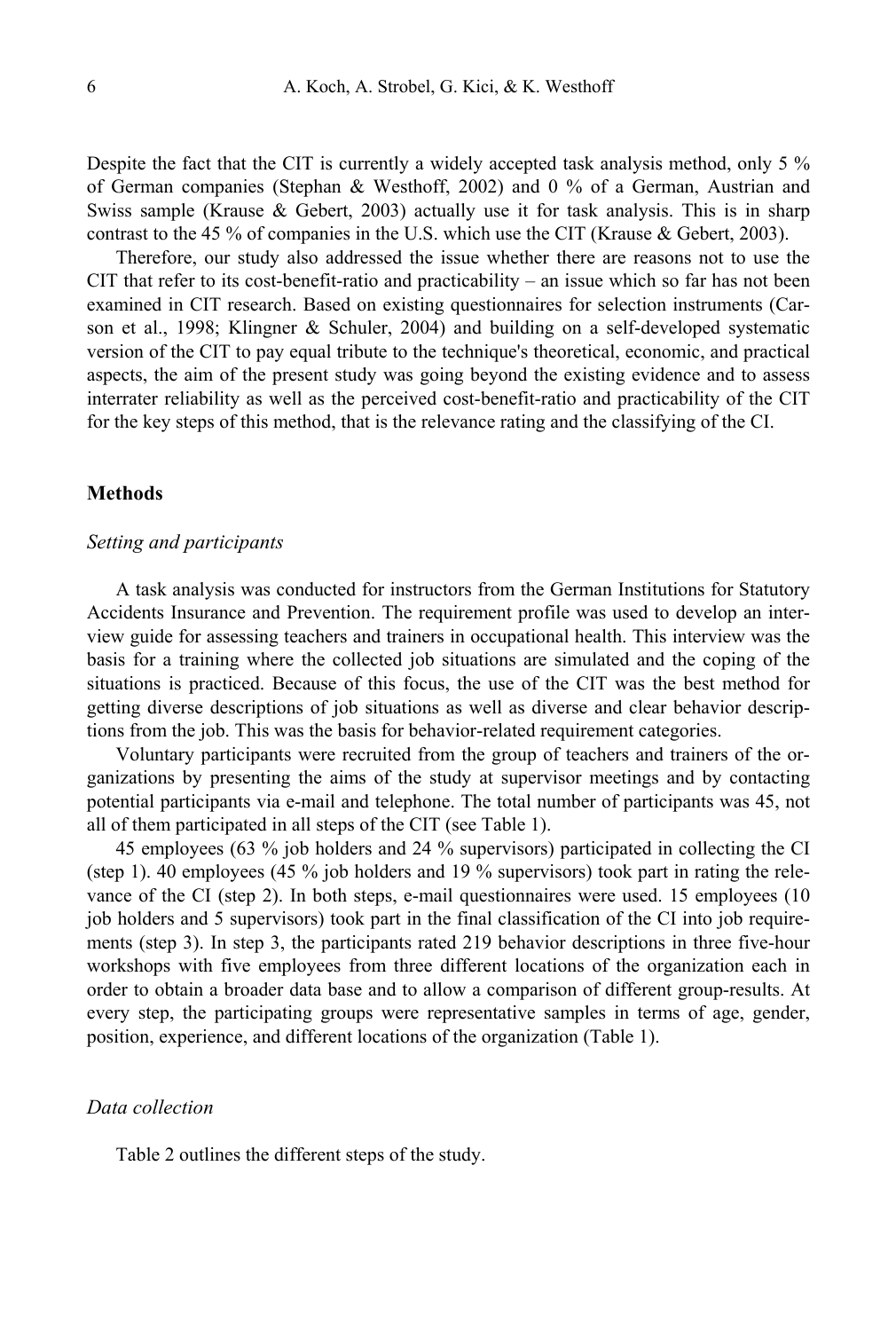# Quality of the Critical Incident Technique in practice: Interrater reliability and user's acceptance under real conditions

| Sample Unaracteristics |                         |                             |                                 |  |  |
|------------------------|-------------------------|-----------------------------|---------------------------------|--|--|
|                        | Step 1:<br>Gathering CI | Step 2:<br>Relevance rating | Step 3:<br>Classification of CI |  |  |
| $\boldsymbol{n}$       | 45                      | 40                          | 15                              |  |  |
| Age                    |                         |                             |                                 |  |  |
| $\boldsymbol{M}$       | 45                      | 45                          | 45                              |  |  |
| SD                     | 9                       | 9                           | 9                               |  |  |
| <b>Status</b>          |                         |                             |                                 |  |  |
| Job holders            | 63 %                    | 45 %                        | 66 %                            |  |  |
| Supervisors            | 24 %                    | $19\%$                      | 33 %                            |  |  |
| Job experience         |                         |                             |                                 |  |  |
| $\leq 1$ year          | $7\%$                   | $2\%$                       | $0\%$                           |  |  |
| 1-5 years              | $24\%$                  | $17\%$                      | $0\%$                           |  |  |
| $> 5$ years            | $60\%$                  | 49 %                        | 100 %                           |  |  |

# **Table 1:**  Sample Characteristics

# **Table 2:**  Methods and Results for Each Step of the CIT

|                           | Step 1:<br>Gathering CI                                                                                                                                         | Step $2$ :<br>Relevance rating                                                                                                                    | Step $3$ :<br>Classification of CI                                                    |
|---------------------------|-----------------------------------------------------------------------------------------------------------------------------------------------------------------|---------------------------------------------------------------------------------------------------------------------------------------------------|---------------------------------------------------------------------------------------|
| Method/Material           | E-mail questionnaire                                                                                                                                            | E-mail questionnaire                                                                                                                              | Workshops                                                                             |
| Instruction               | Report a job situation<br>that you have<br>experienced or<br>observed in the past<br>and that was handled<br>effectively or<br>ineffectively by a job<br>holder | Rate all CI gathered<br>from step 1<br>according to whether<br>they are important<br>for the success of the<br>task concerned (5-<br>point scale) | Classify the CI into<br>requirement<br>categories<br>developed within<br>the workshop |
| $n_{\text{CI}}$           | 144 resulting CI:<br>67 CI present-<br>77 CI future-oriented                                                                                                    | reduced to 109 CI:<br>51 CI present-<br>58 CI future-<br>oriented                                                                                 | 219 behavior-<br>descriptions                                                         |
| Interrater<br>Reliability |                                                                                                                                                                 | Kendall $W = .32$<br>(p < 0.01)                                                                                                                   | Kappa $\kappa$ = .09-.14<br>(p > 0.05)                                                |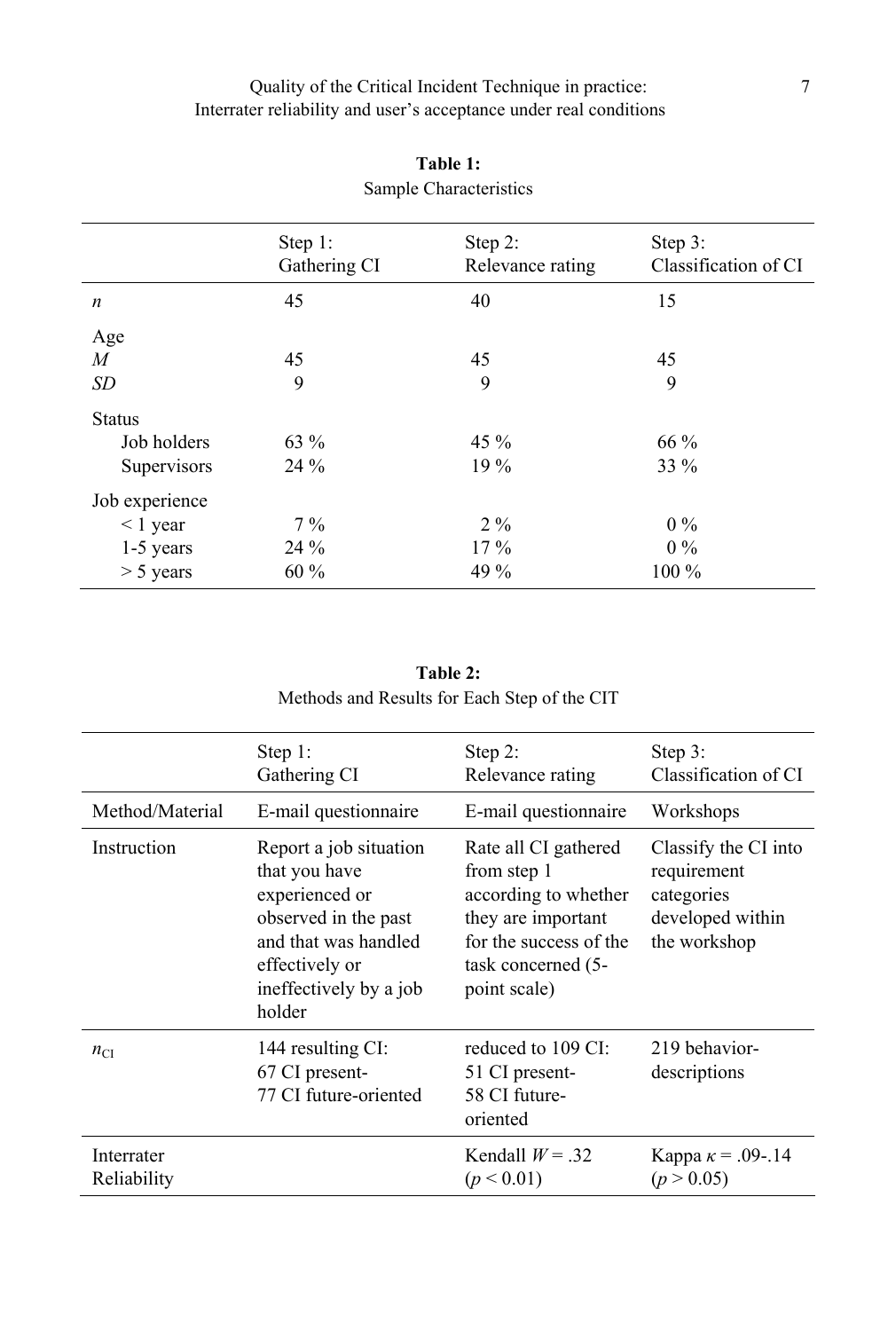*Step 1: Gathering the CI.* Standardized interviews and questionnaires accompanied by a cover letter describing well the background and purpose of the study are comparable concerning the quality and scope of the collected data (Jonassen, Hannum  $\&$  Tessmer, 1989). Hence, the CI were collected by means of a questionnaire sent by e-mail to job holders and supervisors of the organization all over Germany. Therefore, a questionnaire was used for the gathering of CI similar to the CI report form of Anderson and Wilson (1997). In the beginning, the participants were given comprehensive instructions including a description of the CIT and the CI as well as some examples for CI from a similar job context (school teaching). Then the participants were asked to recall critical incidents by following a general instruction and six more specific questions (see Table 3).

To follow the recommendations for task analysis, the participants were asked for two present-oriented CI (bottom-up) and two future-oriented CI (top-down) (Heider-Friedel, Strobel, & Westhoff, 2006; Landis, Fogli, & Goldberg, 1998). The instructions for the future-oriented CI were similar to those for the present-oriented CI. The main difference was that the participants were asked to *imagine* what situations might result from the future trends for the tasks of instructors. The comprehensible examples given in the instructions for the present and future oriented CI assured that the participants completed the questionnaire in the intended way. In addition, the general instruction for the CI report and the six specific questions were presented at each page to be completed so the participants could easily follow them. At the end of the questionnaire, the participants had the opportunity to give open feedback about step 1.

#### **Table 3:**

#### CI report form

*Recall a job situation which you have experienced or observed and which had been handled effectively or ineffectively by a job holder.* 

- (1) What was the situation leading up to the event?
- (2) What preceded the event?
- (3) What did the instructor do?
- (4) What was the result of the instructor's action?
- (5) What was the result for the whole working process?

(6) What would have been ineffective behavior on the part of the instructor in this situation?

*Note:* instructors mean job holders dealing with vocational training and adult education in the field of occupational safety and health.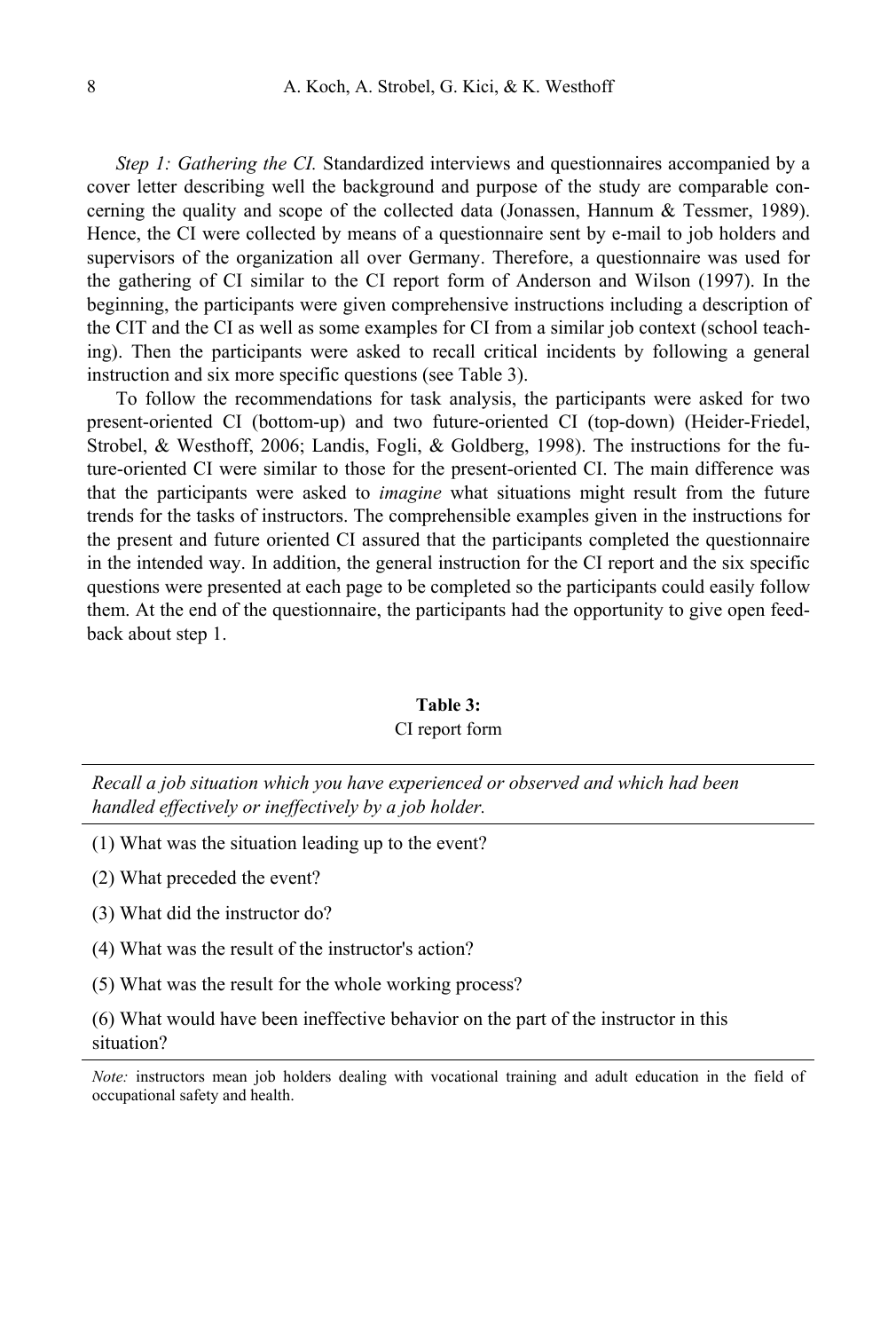## Quality of the Critical Incident Technique in practice: Interrater reliability and user's acceptance under real conditions

*Step 2: Relevance rating.* In line with other job analysis studies (Dierdorff & Wilson, 2003; Gremler, 2004; Voskuijl & van Sliedregt, 2003), a questionnaire was used for the relevance rating. On a 5-point relevance-scale, the participants were asked to rate each CI from step 1 in terms of whether it was quite relevant for the task of the instructors. The grades of the scale accordingly to present studies were:  $1 =$  "very relevant",  $2 =$  "rather relevant",  $3 =$  "rather irrelevant",  $4 =$  "irrelevant", and there was an additional fifth category: "same content as another CI". This category, as an additional form of data reduction, ensured that only incidents with different content were selected for the next step. As in step 1, the questionnaire included a section for open feedback at the end.

*Step 3: Classification of behavior descriptions.* The classification of the behavior descriptions in step 3 took place in four independent workshops. Each workshop consisted of three to five participants. In contrast to previous studies (Andersson & Nielsson, 1964; Ronan & Latham, 1974), the participants were asked to classify behavior descriptions into requirement categories that were *not* predefined (Anderson & Wilson, 1997), to get behavior-related as well as company-specific requirement categories.

The participants' task in each of the workshops was to sort the behavior descriptions into categories by consensus. The participants were therefore asked to decide which requirement label would be the best for the behavior described in a CI. At the beginning, the first behavior description defined the first requirement category. For each subsequent behavior description, the participants had to assess whether it fitted to the first behavior or not. If not, they had to create a new category, etc. Behavior descriptions not fitting into any category had to be classified in all workshops to the category "miscellaneous". Each workshop resulted in a requirement profile.

At the end of the workshop, the participants were asked to fill in a 9-item-feedbackquestionnaire on the cost-benefit-ratio and practicability which would act as an indicator for economic and practical aspects of the task analysis conducted. Only those who participated in all three steps of the study were asked to answer the questionnaire, as it consisted of questions relating to all steps. The participants assessed cost-benefit of the task analysis in terms of four items and practicability in terms of five items (Table 4).

The items were verbalized as statements (e.g. "The cost-benefit ratio of questionnaire 1 is appropriate."), to which the participants could agree or disagree on a 4-point scale ranging from  $1 =$  "agree",  $2 =$  "slightly agree",  $3 =$  "slightly disagree" to  $4 =$  "disagree".

*Merged requirement profile.* The four requirement profiles from step 3 were merged together to prepare the result of the task analysis. If a behavior description was classified by three or four workshop groups into the same requirement category, this behavior description was assigned to the merged requirement profile. Behavior descriptions classified by different workshops into two or more different requirement categories were excluded from the merged requirement profile. At the end of this classification process the participants labeled the categories with a term which reflected the content of the behaviors in the respective category. In the result there was the final requirement profile, representing the completion of the task analysis.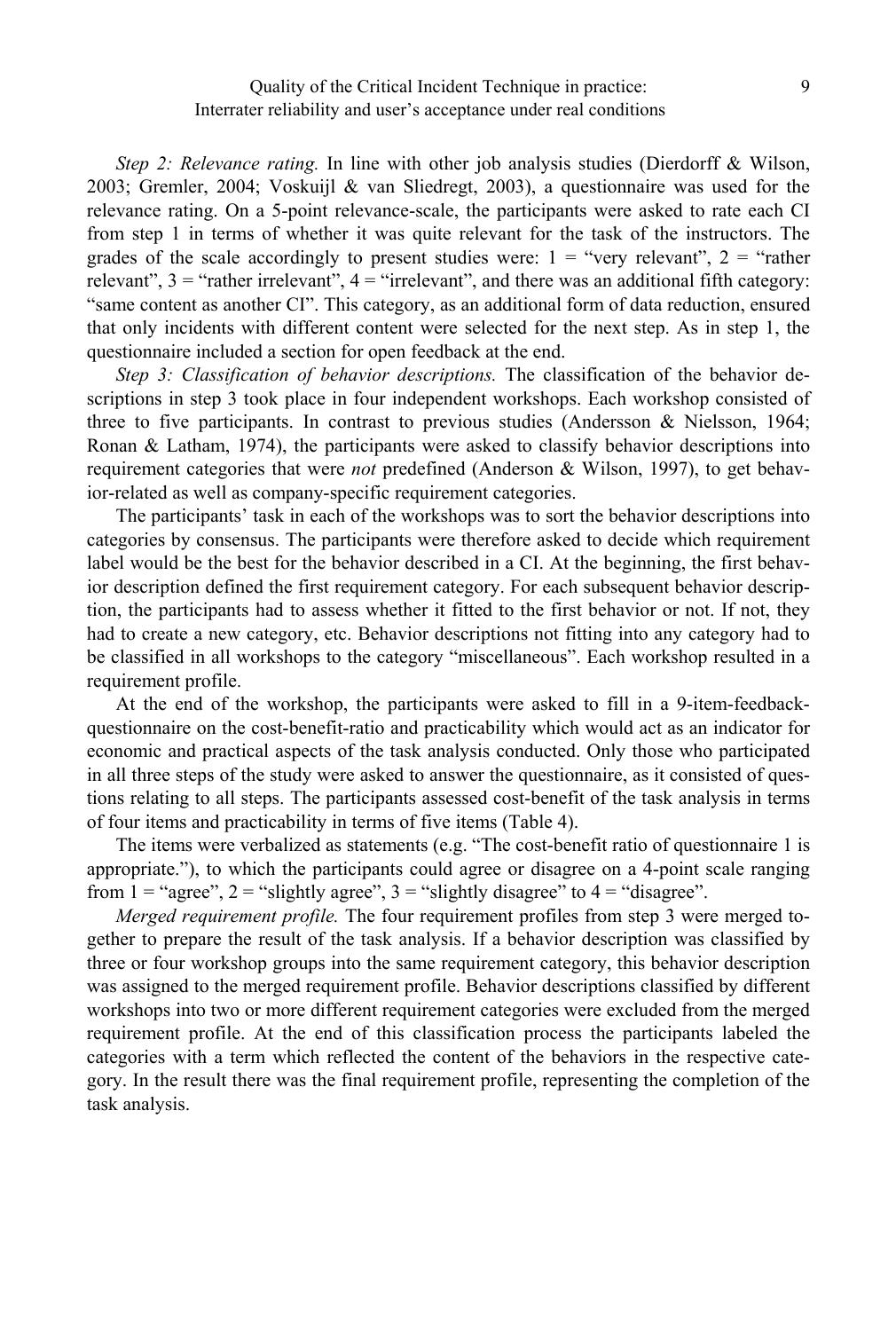|                                                                      | M    | SD   |
|----------------------------------------------------------------------|------|------|
| Items for economic aspects                                           |      |      |
| 1. The cost and benefit of the $1st$ questionnaire is appropriate    | 1,73 | 0.59 |
| 2. The cost and benefit of the $2nd$ questionnaire is appropriate    | 2,07 | 0.88 |
| 3. The cost and benefit of the workshop is appropriate               | 1,93 | 0.80 |
| 4. I would use this method for conducting task analysis again        | 2,13 | 0.99 |
| Items for practical aspects                                          |      |      |
| 1. The aim of the $1st$ questionnaire was clear to me                | 1,57 | 0.65 |
| 2. The aim of the $2nd$ questionnaire was clear to me                | 2,00 | 0.85 |
| 3. The aim of the workshop was clear to me                           | 1,67 | 0.72 |
| 4. I could bring my own view into the task analysis process          | 1,47 | 0.64 |
| 5. There is a practical benefit of the resulting requirement profile | 1.79 | 0.70 |

**Table 4:**  Ratings of Economic and Practical Aspects  $(n = 15)$ 

*Note.* Ratings were made after behavior classification in Step 3. A 4-point rating scale was used (1 = "agree",  $2 =$  "slightly agree",  $3 =$  "slightly disagree", to  $4 =$  "disagree")

#### *Data analysis*

*Interrater reliability.* Interrater reliability was determined in steps 2 and 3. In step 2, interrater reliability was determined by means of Kendall *W* (Wirtz & Caspar, 2002). The ratings of the participants on a 5-point relevance scale ("very relevant" to "irrelevant") and an additional category ("same content as another critical incident") were analyzed with regard to concordance of the individual ratings.

In step 3, interrater reliability was determined by frequency ratings in percentages according to corresponding studies (Andersson & Nielsson, 1964; Ronan & Latham, 1974). Additionally, owing to the category data the Kappa coefficient  $\kappa$  for  $m > 2$  raters (Fleiss, 1971) was determined. This additional aspect of interrater reliability was determined in two ways: (1) whether the respective workshop groups developed comparable requirement profiles; and (2) whether they classified the different behavior descriptions into comparable requirement categories in the merged profile of the four workshops.

*Perceived cost-benefit ratio and practicability.* Perceived cost-benefit-ratio and practicability as indicators for economic and practical aspects were determined at the end of step 3. Participants of all four workshops were asked to rate the cost-benefit-ratio and practicability of the CIT via questionnaire (see table 2). The mean *M* of the ratings for each item was the estimate for the perceived cost-benefit-ratio, practicability and therewith the acceptance of the method by the participants.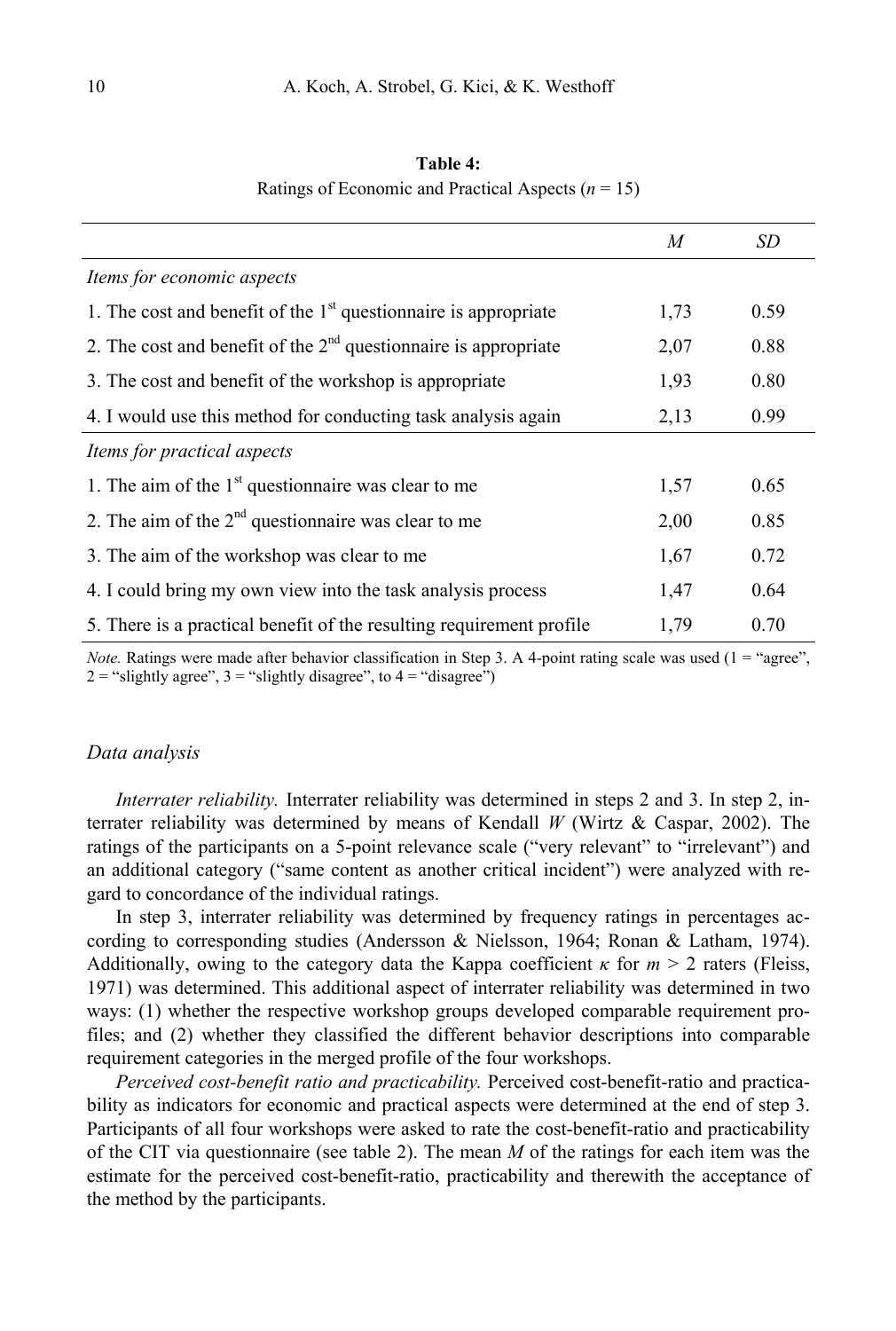## **Results**

Table 2 (bottom row) gives the interrater reliability coefficients. Table 4 summarizes the results regarding perceived economic and practical aspects.

#### *Interrater reliability*

Concerning the relevance ratings (step 2) moderate and significant interrater reliability of Kendall  $W = .32$  ( $p < 0.01$ ) was found. A "slight" (Landis & Koch, 1977) interrater reliability of  $\kappa$  = .09 ( $p > 0.05$ ; concordance probability 56 %, random probability 52 %) was found for concordance between the four workshop groups with regard to the requirement categories generated (table 2). With regard to concordance in terms of the classification of the CI into the merged profile of the four workshops, again "slight" interrater reliability ( $\kappa = 0.14$ ,  $p > 0$ 0.05; concordance probability 24 %, random probability 14 %) was found.

## *Perceived cost-benefit ratio and practicability*

The rating of statements concerning the cost-benefit-ratio and practicability of the CIT on a 4-point rating scale (1 = "agree", 2 = "slightly agree", 3 = "slightly disagree" to  $4 =$ "disagree") yielded the following results: As presented in table 4, the perceived positive cost-benefit ratio of steps 1 to 3 was rated with means from  $M = 1.73$  to  $M = 2.07$  (*SD<sub>step1</sub>* = 0.59;  $SD_{step2} = 0.88$ ;  $SD_{step3} = 0.80$ ). That implies the majority of participants affirmed the positive statements concerning cost-benefit of CIT. The participants rated the question of whether they would use the CIT again as well with a mean of  $M = 2.13$  (*SD* = 0.99).

Similarly, all practical aspects were rated positively or very positively (Table 4). The participants' mean ratings concerning the questions as to how well the aims of steps 1 to 3 had been defined ranged from  $M = 1,57$  to  $M = 2,00$  ( $SD_{\text{sten1}} = 0.65$ ;  $SD_{\text{sten2}} = 0.85$ ;  $SD_{\text{sten3}} =$ 0.72). The question as to how far the participants were able to bring their own view into the CIT was rated with a mean of  $M = 1.47$  (*SD* = 0.64). The practical benefit of the resulting CIT requirement profile was rated with a mean of  $M = 1.79$  (*SD* = 0.70).

In addition, the participants had the opportunity to give open feedback at the end of each step. After step 1 and step 2 of the CIT, they commented on insufficient clarity of aims. At the end of step 3, however, they frequently stated that everything had been clear.

#### **Discussion**

This study focused on the interrater reliability of the CIT as well as on participants' evaluations of its cost-benefit ratio and practicability. Therefore, a task analysis based on the CIT sensu Flanagan (1954) including further developments (Anderson & Wilson, 1997; Heider-Friedel et al., 2006) was conducted for instructors of German Institutions for Statutory Accidents Insurance and Prevention.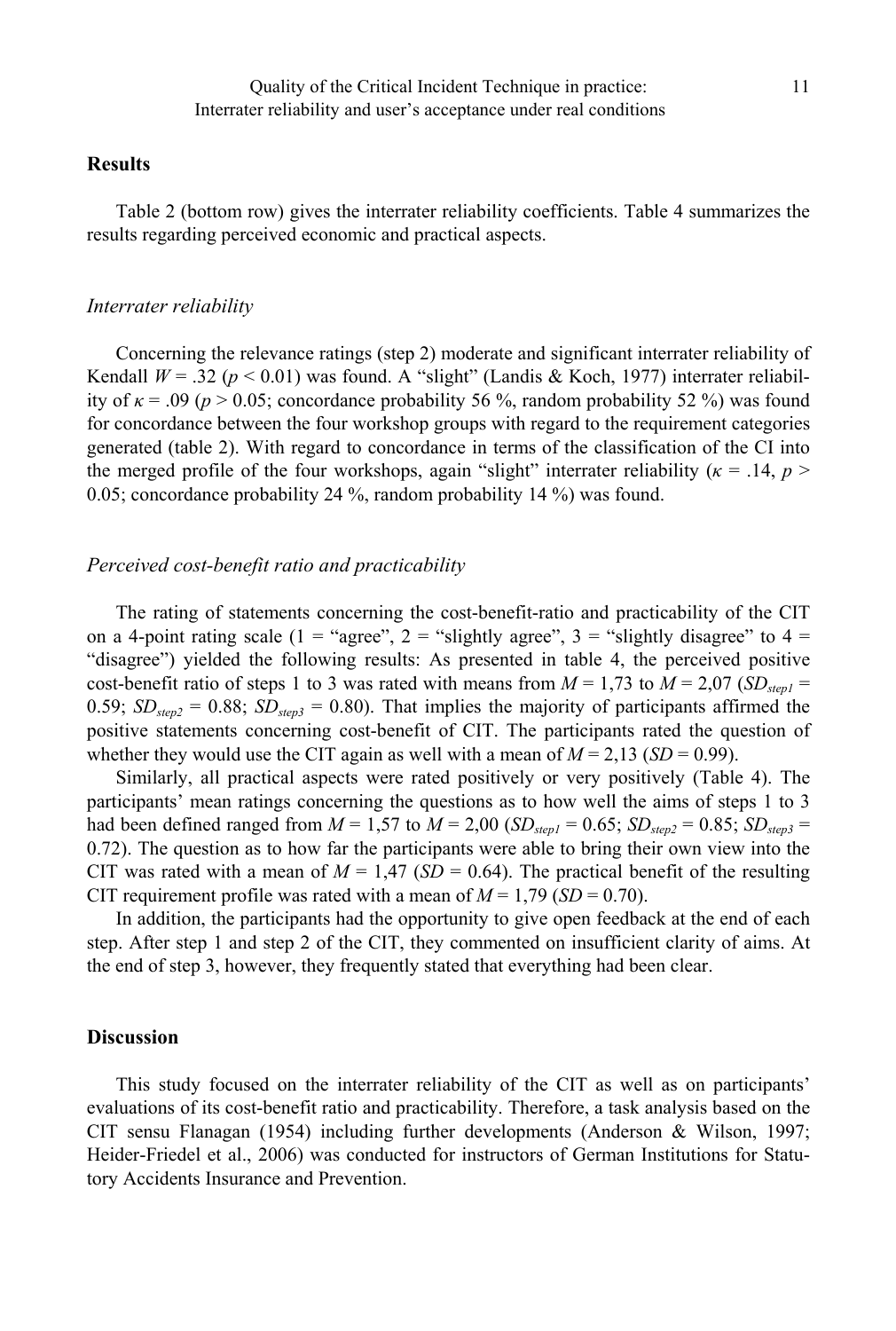## *Interrater reliability of the CIT*

Concerning the relevance rating, a moderate (Rindermann & Hentschel, 2003) interrater reliability of .32 (Kendall *W*) was found for the concordance of participants' relevance ratings. Because of using CI as items for the questionnaire in contrast to attributes or tasks, our study corresponds with the approach used by Andersson and Nielsson (1964) who also observed interrater reliabilities from .27 to .42 for step 2. Compared to meta-analyses (Dierdorff & Wilson, 2003; Voskuijl & van Sliedregt, 2003), the interrater reliability of .32 obviously is lower. However, the meta-analyses included studies using attributes or job-/tasklists, whereas in our study, CI were used as items. Regarding the demands of the task for the participants, CI are more complex to rate because they include a complete description of a situation and behavior. This discrepancy underlines the importance to differentiate between studies using simplified task-lists to more complex CI ratings. As the CI are used for further developments on the basis of the job-analysis, e.g. for assessment centre tasks or interview guides, the observed coefficients are particularly relevant.

For the classification of the behavior into non-predefined categories, low to moderate concordance (24 % to 56 %) resulting in slight Kappa coefficients (.09 - .14) was observed. These are noticeably lower values compared to previous studies using predefined categories with an average interrater reliability of .83 for workshops of two (Andersson & Nielsson, 1964) and a 79 % concordance between three independent raters (Ronan & Latham, 1974). Taking into account that a free behavior-classification in which the categories are developed during the classification process is to be favored in order to use all advantages of the CIT (Anderson & Wilson, 1997), for the first time the observed coefficients actually reflect the quality of the CIT under real conditions.

#### *Perceived cost-benefit ratio and practicability*

The cost-benefit-ratio and the practicability of the CIT-procedure were rated positive by the participants of the workshops. A limitation of these results is the number and character of participants that took part in the workshops. They were presumably highly motivated and took part in all the steps of the study. Thus, the generalizability of the ratings of this group remains to be determined and the results have to be replicated. Furthermore, in addition to the subjective ratings, further studies should investigate utility aspects to supplement our results with economic benchmarks like money or effectiveness (e.g. Klehe, 2004; Macan & Foster, 2004).

Nevertheless, for the first time the *participants'* view of the CIT process was evaluated and yielded positive results. As described above, in studies dealing with selection procedures (Klingner & Schuler, 2004; Schuler et al., 2007), cost-benefit ratio and practicability as indicators for acceptance are important aspects to facilitate the application of task analysis methods as well. There is a whole research domain examining utility perceptions and determinants of adopting human resource practices in organizations from the managers' view (e.g., Klehe, 2004; Macan & Foster, 2004; Subramony, 2006). Although we feel that the managers' view is an important determinant for adopting scientifically recommended instruments, recent studies showed that the participants' view influenced managers' decisions as well (Klingner & Schuler, 2004; Schuler et al., 2007). In our study, the resulting requirement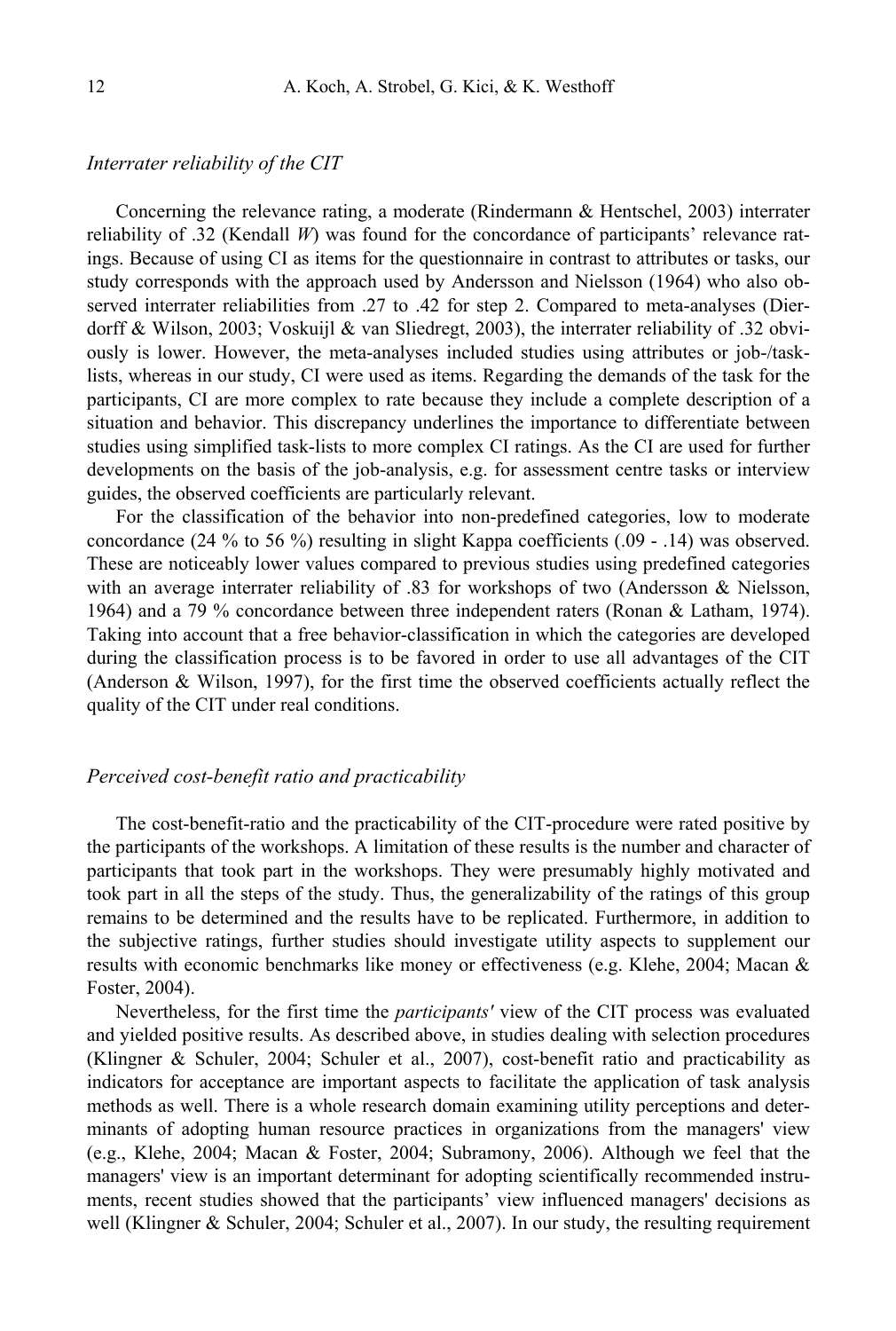profile was used to develop an interview guide and development centre tasks for assessing teachers and trainers in occupational health. One can imagine that employees participating in the basic task analysis are likely to accept the selection procedures developed from the task analysis data.

Taken together, due to the study design, for the first time the observed coefficients actually reflect the quality of the CIT under real conditions. So, though the results are somehow disappointing concerning the interrater reliability, our study provides valuable information for the use and implementation of the CIT in practice. The interrater reliability for the key steps of the procedure is widely low and at most in a middle range when performing the CIT in its most meaningful and fruitful way. At this point it should be thought about facilitations using the CIT without setting aside the advantages of the procedure. The way the CIT is described in academic research literature is hard to understand without an appropriate education (Terpstra & Rozell, 1997). Users of the CIT need specific skills and experience, as no manuals exist for its application. Gremler (2004) presented first guidelines for the use of the CIT in service research. We are currently constructing tools for each step of the CIT. Each tool will provide different options for achieving the task analysis according to the specific situation within the organization. These tools should further enhance the acceptance of the CIT in practice and support the positive initial findings to economical and practical aspects of the procedure.

#### **Acknowledgements**

The authors would like to thank all the participants from the German Institutions for Statutory Accidents Insurance and Prevention who made this study possible. We are also indebted to Sabine Herbst, Rena Osternack, Reinhard Göbel, Peter Wende, Manfred Walter for their support, and to Ulrike Bollmann, Bodo Pfeiffer and Eva Höhne for their help. Furthermore, we want to thank Alexander Strobel for providing valuable feedback on earlier drafts of this manuscript. We also thank two anonymous reviewers for helpful comments that improved the quality of this paper.

#### **References**

- Anderson, L., & Wilson, S. (1997). Critical incident technique. In D. L. Whetzel & G. R. Wheaton (Eds.), *Applied measurement methods in industrial psychology* (pp. 89-112). Palo Alto, CA: Davis-Black.
- Andersson, B.-E., & Nielsson, S.-G. (1964). Studies in the reliability and validity of the critical incident technique. *Journal of Applied Psychology, 48*, 398-403.
- Carson, K. P., Becker, J. S., & Henderson, J. A. (1998). Is utility really futile? A failure replicate and an extension. *Journal of Applied Psychology, 83,* 84-96.
- Chell, E. (1998). Critical incident technique. In G. Symon & C. Cassell (Eds.), *Qualitative methods and analysis in organisational research. A practical guide* (pp. 51-72). London: SAGE Publications.
- Dierdorff, E. C., & Wilson, M. A. (2003). A meta-analysis of job analysis reliability. *Journal of Applied Psychology, 88*, 635-646.
- Flanagan, J. C. (1954). The critical incident technique. *Psychological Bulletin, 51,* 327-358.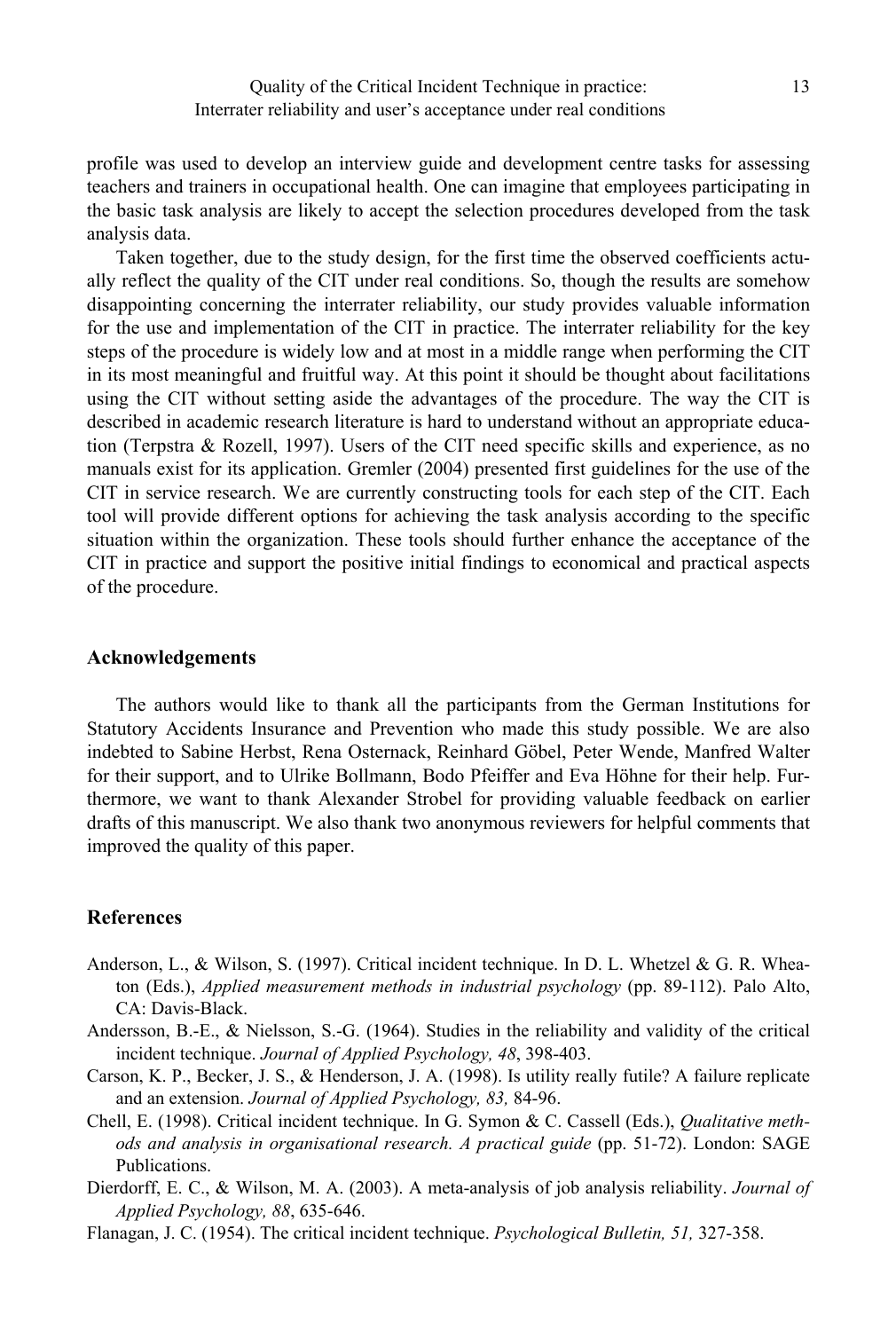- Fleiss, J. L. (1971). Measuring nominal scale agreement among many raters. *Psychological Bulletin, 76,* 378-382.
- Gremler, D. D. (2004). The critical incident technique in service research. *Journal of Service Research, 7,* 65-89.
- Heider-Friedel, C., Strobel, A., & Westhoff, K. (2006). Anforderungsprofile zukunftsorientiert und systematisch entwickeln – Ein Bericht aus der Unternehmenspraxis zur Kombination des Bottom-up- und Top-down-Vorgehens bei der Anforderungsanalyse [Future-oriented and systematic development of requirement profiles – a practice-report on the combination of bottom-up and top-down task analysis]. *Wirtschaftspsychologie, 1,* 23-31.
- Janz, T., Hellervik, L., & Gilmore, D. C. (1986). *Behavior description interviewing.* Boston: Allyn & Bacon.
- Jonassen, D. H., Hannum, W. H., & Tessmer, M. (1989). *Handbook of task analysis procedures.* New York: Praeger Publishers.
- Klehe, U.-C. (2004). Choosing how to choose: institutional pressures affecting the adoption of personnel selection procedures. *International Journal of Selection and Assessment, 12*, 327- 342.
- Klingner, Y., & Schuler, H. (2004). Improving participants' evaluations while maintaining validity by a work sample-intelligence test hybrid. *International Journal of Selection and Assessment, 12*, 120-134.
- Krause, D. E., & Gebert, D. (2003). A comparison of assessment center practices in organizations in German-speaking regions and the United States. *International Journal of Selection and Assessment, 4*, 297-312.
- Landis, J., & Koch, G. G. (1977). The measurement of observer agreement for categorical data. *Biometrics, 33,* 159-174.
- Landis, R.S., Fogli, L., & Goldberg, E. (1998). Future-oriented job analysis: a description of the process and its organizational implications. *International Journal of Selection and Assessment, 3,* 192-197.
- Latham, G. P., Saari, L. M., Pursell, E. D., & Campion, M. A. (1980). The situational interview. *Journal of Applied Psychology, 17,* 422-427.
- Lievens, F., Sanchez, J. I., & De Corte, W. (2004). Easing the inferential leap in competency modeling: The effects of task-related information and subject matter expertise. *Personnel Psychology, 57,* 881-904.
- Macan, T. H., & Foster, J. (2004). Managers' reactions to utility analysis and perceptions of what influences their decisions. *Journal of Business Psychology, 19*, 241-253.
- Morgeson, F. P., Delaney-Klinger, K., Mayfield, M. S., Ferrara, P., & Campion, M. A. (2004). Self-presentation processes in job analysis: A field experiment investigating inflation in abilities, tasks, and competencies. *Journal of Applied Psychology, 89,* 674-686.
- Rindermann, H. & Hentschel, C. (2003, September). *Problematik und Möglichkeiten von Effektstärkemaßen* [Problems and chances of effect sizes]*.* Vortrag auf der 6. Tagung Methoden und Evaluation, Wien, Österreich.
- Ronan, W. W., & Latham, G. P. (1974). The reliability and validity of the critical incident technique: A closer look. *Studies in Personnel Psychology, 1,* 53-64.
- Schmelzer, R. V., Schmelzer, C. D., Figler, R. A., & Brozo, W. G. (1987). Using the critical incident technique to determine reasons for success and failure of university students. *Journal of College Student Personnel, 28,* 261-266.
- Schuler, H. (1993). Social validity of selection situations: a concept and some empirical results. In H. Schuler, J.L. Farr, & M. Smith (Eds.), *Personnel selection and assessment. Individual and organizational perspectives* (pp. 11-26). Hillsdale, NJ: Erlbaum.